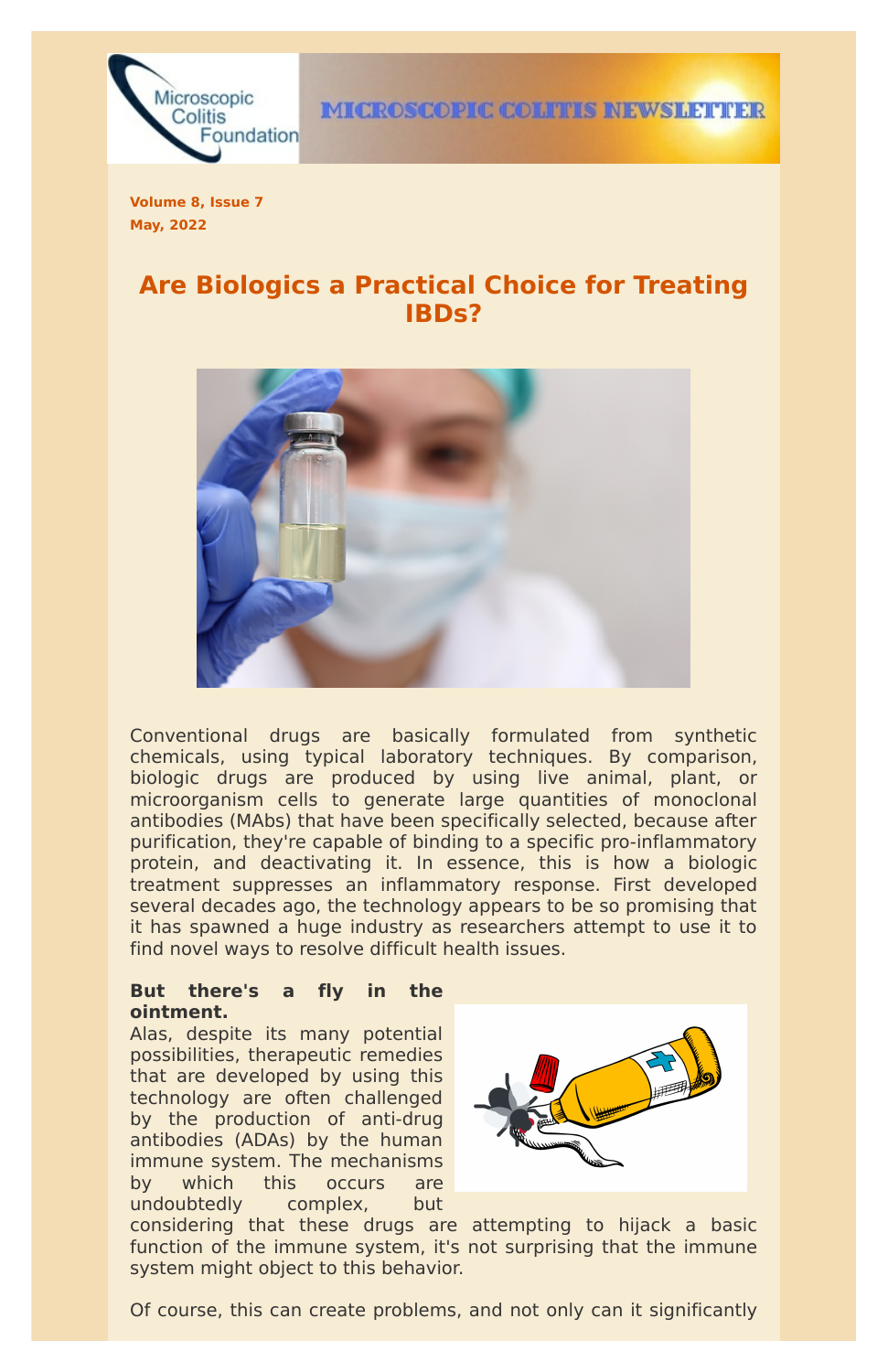limit a drug's usefulness, but it may eventually lead to a severe immune system reaction. And similar to corticosteroids, whenever a treatment with a biologic product is stopped, and subsequently restarted again, efficacy tends to be reduced. Additionally, the odds of a serious allergic reaction are increased with reintroduced treatments.



Once thought to have the potential of the Holy Grail for medicine, the technology hasn't been able to live up to its initial expectations. Nevertheless, despite the challenges, according to the FDA, by November 18, 2020, there were 621 FDA licensed Biologics products (U.S. Food and Drug Administration, 2021, November). **1**

**But IBD patients aren't interested in the complexities of the technology – they're interested in results.** From an inflammatory bowel disease (IBD) patient's perspective, regardless of how favorable advertising claims by pharmaceutical companies may be, and despite the fact that many doctors may be prescribing them, whether or not a medication is a good choice for treating a medical issue depends primarily upon three basic criteria that every patient must consider, namely,

- **1. Effectiveness**
- **2. Cost**
- **3. Safety**

Probably the most important consideration regarding Biologics in this instance is, "How effective are they for treating (IBDs)?

Not very, according to a review of the results of a number of trials using various biologic medications to treat Crohn's disease. If we consider the overall effectiveness, it appears that fewer than one in five patients, on the average, were able to successfully maintain remission using a biologic.

The review, which attempted to identify the actual percentage of patients in each trial who were in remission at the end of the respective trial follow-up, was published in Clinical Gastroenterology and Hepatology (Kayal et al, 2022). **2**

Phase III randomized clinical trials that included at least one year of follow-up data, were included in the study, and trials that involved the use of infliximab (Remicade), adalmumab (Humira), vedolizumab (Entyvio), ustekinumab (Stelara) were included. Note that only subjects who responded to the induction phase were allowed to continue into a maintenance phase.

### **Patients were very carefully selected for these trials in order to maximize the likelihood of a successful outcome.**

Here's how the pharmaceutical companies typically manage (manipulate) patient selection for these trials in order to ensure that the efficacy of their drugs will be maximized in the trial results:

They conduct an induction phase, during which they are able to determine which patients show a response to their drug, and then they choose patients to participate in the actual trial from that group of responsive patients. Interestingly, they fail to report how many patients in the control group show symptom improvement (due to the placebo effect). It's worth noting here that in some drug trials,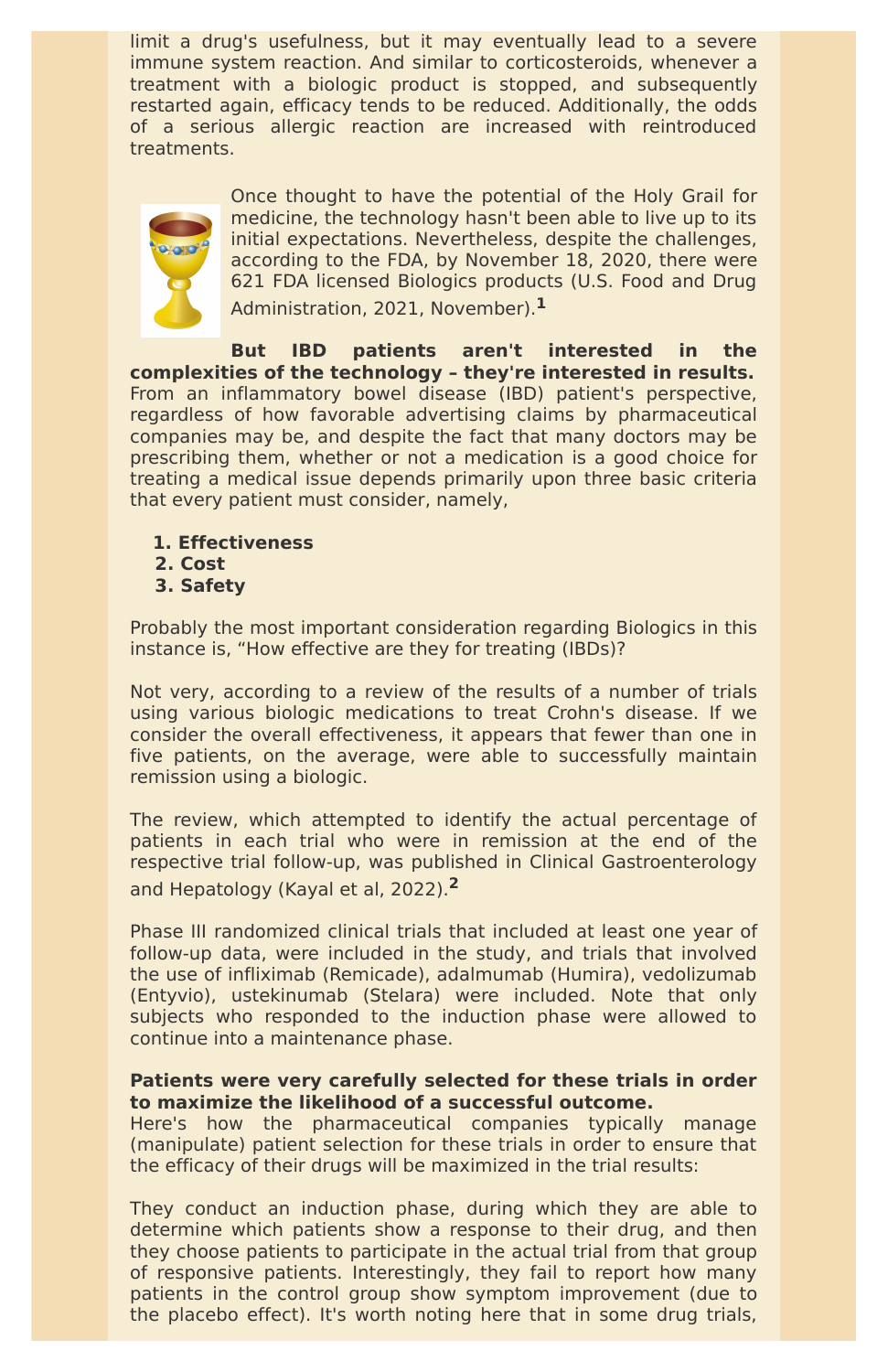the symptom improvement due to the placebo effect has been greater than the drug remission rates reported in these trials. And although these trials typically report "statistically significant" symptom improvement, they don't define what this actually means. Is it truly beneficial improvement, or merely a minor reduction of symptoms? What, exactly, do they consider to be remission? We can only guess.

## **Net clinical remission rates (a measure of effectiveness) in these trials, reported by the study, are disappointing.**

By looking past the induction phase, so that they could base their results on the number of patients who initially enrolled in the trials, and also the placebo effect, the study found that the final net clinical remission rates at the end of the follow-up periods were 16.7% for Remicade, 28.5% for Humira, 18.7% for Entyvio, and 13.9% for Stelara (Long, 2022, March 16). **3**

And it's interesting to note that patients in the study who were subject to prior biologic anti-tumor necrosis factor treatments, typically had lower response rates (clinical remission rates) to all of the treatment trials in the study. Although this wasn't mentioned in the study report, those lower response rates suggest that response rates to Biologics in general, may decline with continued, or repeated use, a problem shared by many medications. Overall, the effectiveness of Biologics in general, apparently leaves a lot to be desired.

There don't appear to be any similar studies that involve ulcerative colitis or microscopic colitis patients, so we can only guess at the effectiveness of Biologics for treating these syndromes. But these diseases are quite similar to Crohn's in many ways, so it's not likely that they would have a significantly better or worse response to treatments with biologic medications, although this is obviously unverified speculation.

#### **And here's the really bad news:**

A recently published Japanese study has found that compared with younger IBD patients, older IBD patients have significantly lower response rates to this class of medications. **<sup>4</sup>** The retrospective study, which analyzed the records of patients who were aged 60 or over at the time of diagnosis, who were hospitalized for IBD, and who were treated with biologic therapy, found that when compared with younger patients, the older age group of patients showed remission rates that were approximately 60% of those experienced by younger patients. Interestingly older IBD patients who were diagnosed before the age of 60, experienced clinical remission rates similar to younger patients. **<sup>5</sup>** Furthermore, severe adverse events (allergic reactions) were significantly more likely for patients who were diagnosed after the age of 60, when treated with Biologics.

#### **Nor is the cost of these drugs a redeeming factor.**

As is typical of most medications approved by the FDA in recent decades, treatments using Biologics are quite expensive. Typical annual treatment costs for some of these drugs may make them unaffordable for many patients, even if they have insurance. For example:

1. 100 mg treatment with Remicade costs \$31,602 to \$46,415. 2. 40 mg treatment with Humira costs \$22,211. 3. 300 mg treatment with Entyvio costs \$26,320.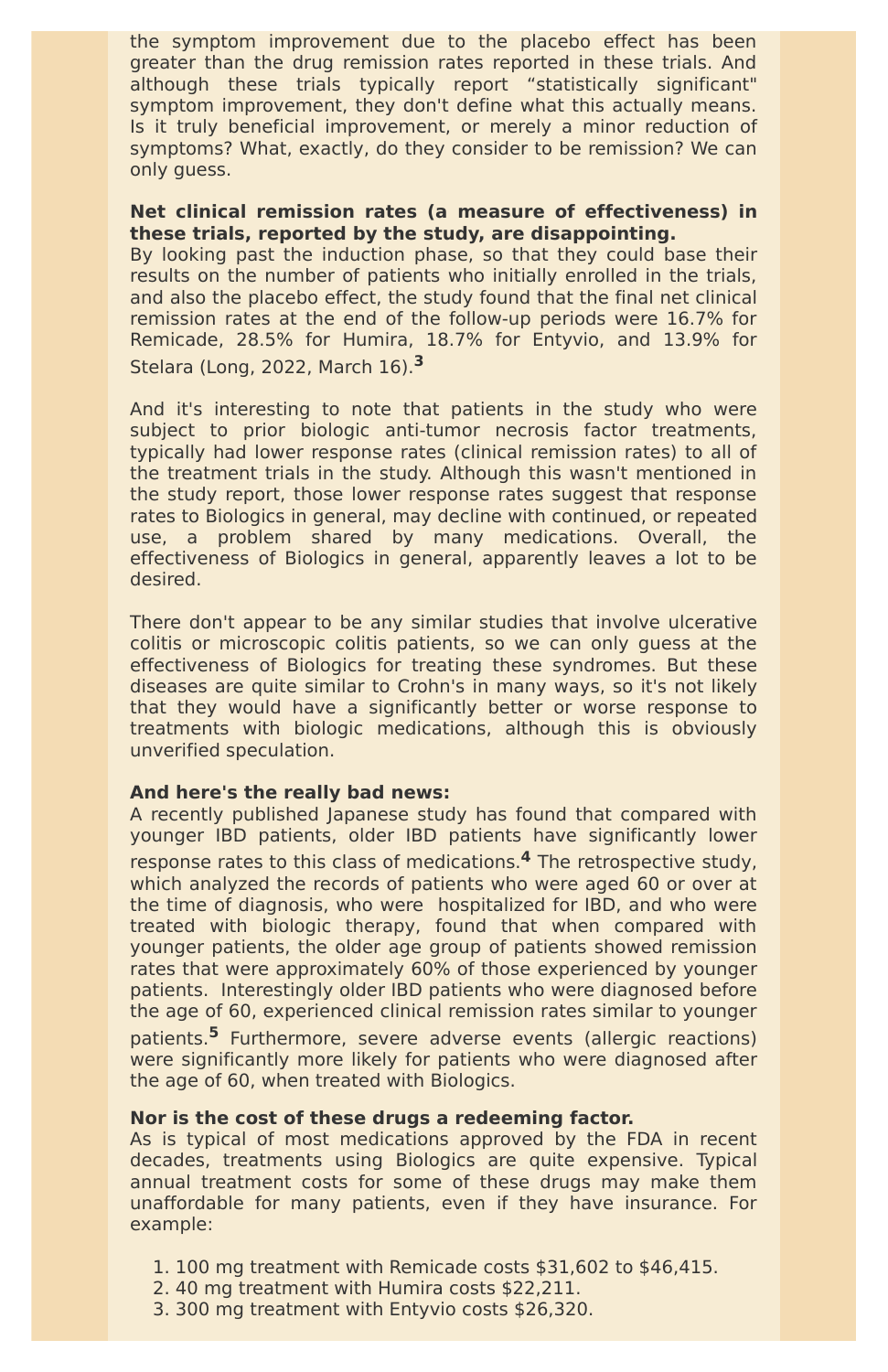And as is always the case with medical procedures, there's no guarantee that any patient will derive any benefit from any treatment, regardless of how much money they, or their insurance company spends.

## **High treatment costs have led to the development of biosimilar products.**

A biosimilar product is one that has been developed to be a replacement for a previously FDA approved biologic, known as the reference product, with no clinically significant differences from the reference product (Public Policy Resources, 2018, July 27). **<sup>6</sup>** Note that biosimilar drugs are not generic drugs, although the differences are rather subtle, and hardly worth noting. To date, the FDA has approved 33



biosimilar drugs that correspond to 11 different reference products (U.S. Food and Drug Administration, 2021, November).

#### **Internet sites rarely mention potential safety issues of Biologics.**

There are plenty of definitions of biologic medications on the Internet, including one by the FDA. But while most sites typically describe in detail all the perceived advantages of this class of medications, they rarely mention the disadvantages, despite the fact that the biggest disadvantage (of all Biologics) is the elephant in the room, namely, immune system suppression, and the dangerous consequences that can sometimes result from that attribute. Hopefully, everyone's doctor will take the time to describe the risks involved before prescribing a biologic for any treatment purpose.



Henrickson, Ruffner, & Kwan, (2016), **<sup>7</sup>** for example, report:

The use of biologics is not without hazard; however, as these agents block immune pathways adapted to protect the host. This has been borne out by increased rates of infections as well as induction of new autoimmune and hematologic adverse effects. As new drugs for the treatment of autoimmune conditions are entering the

pipeline, it is incumbent on the practicing immunologist to understand the mechanism of these biologics and the implications of clinical use.

While it's true that other medications used to treat IBD's, such as corticosteroids, tend to suppress the immune system, this problem has been greatly diminished by the use of corticosteroids that target the intestines rather than the entire body. These days, doctors typically prescribe budesonide to treat IBD's, and the treatments are usually limited to a few months, which helps to eliminate (or at least significantly diminish) any major immune system suppression effects, in most cases.

So an evaluation of the relative safety of this class of medications reveals an elevated risk of adverse effects, including the possibility